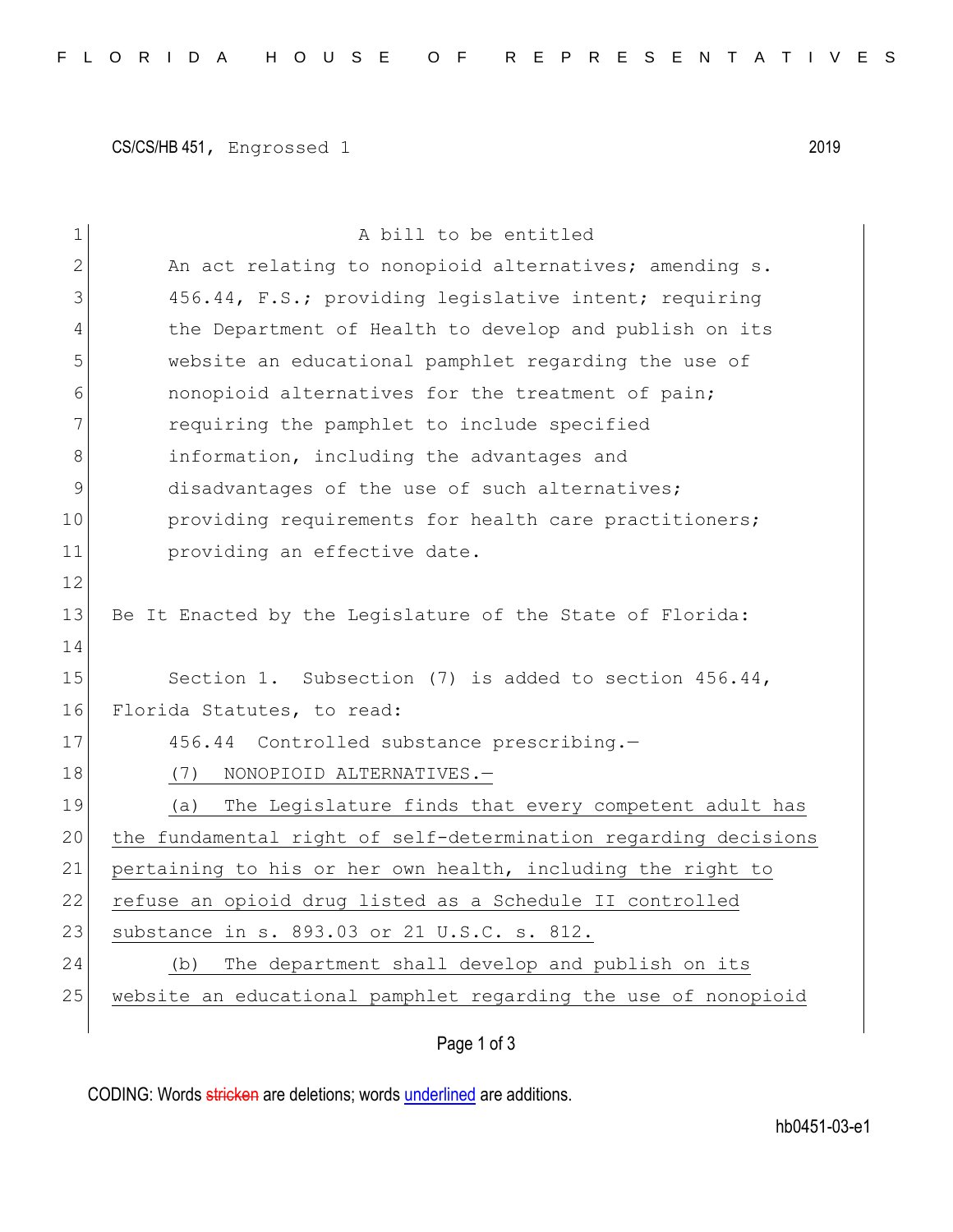CS/CS/HB 451, Engrossed 1 2019

26 alternatives for the treatment of pain. The pamphlet shall, at a 27 minimum, include: 28 1. Information on available nonopioid alternatives for the 29 treatment of pain, including nonopioid medicinal drugs or drug 30 products and nonpharmacological therapies. 31 2. The advantages and disadvantages of the use of 32 nonopioid alternatives. 33 (c) Except in the provision of emergency services and 34 care, as defined in s. 395.002, before providing anesthesia or 35 prescribing, ordering, dispensing, or administering an opioid 36 drug listed as a Schedule II controlled substance in s. 893.03 37 or 21 U.S.C. s. 812 for the treatment of pain, a health care 38 practitioner, excluding those licensed under chapter 465, must: 39 1. Inform the patient of available nonopioid alternatives 40 for the treatment of pain, which may include nonopioid medicinal 41 drugs or drug products, interventional procedures or treatments, 42 acupuncture, chiropractic treatments, massage therapy, physical 43 therapy, occupational therapy, or any other appropriate therapy 44 as determined by the health care practitioner. 45 2. Discuss the advantages and disadvantages of the use of 46 nonopioid alternatives, including whether the patient is at a 47 high risk of, or has a history of, controlled substance abuse or 48 misuse and the patient's personal preferences. 49 3. Provide the patient with the educational pamphlet 50 described in paragraph (b).

Page 2 of 3

CODING: Words stricken are deletions; words underlined are additions.